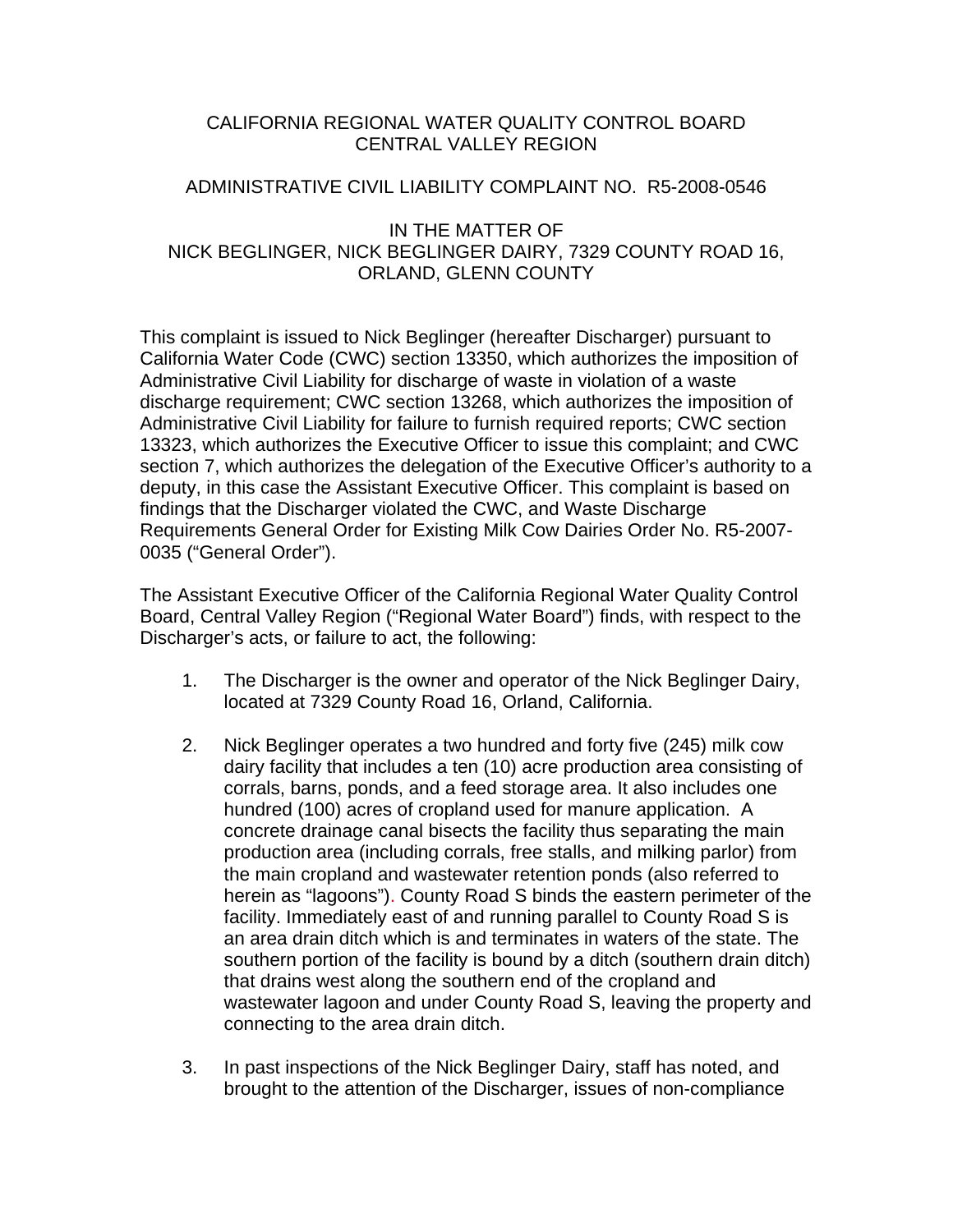that had the potential of causing wastewater to leave the property. On 24 May 2000 an inspection was conducted by Regional Water Board staff in response to a complaint alleging a discharge of wastewater into the southern drain ditch which passes along the south side of the dairy. The inspection revealed that the discharge was tail water from the south end of the cropland (west of the lagoon). The water had a dark color, but contained no manure residue. Although there was no noted violation of the applicable regulations (Title 27 of the California Code of Regulations, Division 2, Subdivision 1, Chapter 7, Subchapter 2, Article 1, "Title 27 Confined Animal Facilities Regulations") at that time, discharge showed that tail water from the south end of the cropland had the ability to reach the southern drain ditch. On 18 December 2001 Regional Water Board staff conducted an inspection to determine if the Nick Beglinger Dairy was in compliance with Confined Animal Facility Regulations. During the inspection, staff noted that the Discharger was not utilizing a tail water return system or slide gates to aid in the control of wastewater used to irrigate the south end of the cropland. In a letter dated 6 February 2002, the Discharger was asked to submit a written response by 8 March 2002 outlining steps to be taken to ensure that wastewater would not leave the property. No response was received.

- 4. On 3 May 2007 the Regional Water Board adopted the General Order. This order serves as general waste discharge requirements for discharges of waste from milk cow dairies (as defined in Finding 7 of the General Order) of all sizes including the Nick Beglinger Dairy. The General Order implements the requirements of State Water Resources Control Board (State Water Board) Resolution 68-16 (Statement of Policy with Respect to Maintaining High Quality of Waters in California), the Title 27 Confined Animal Facilities Regulations, the Regional Water Board's Water Quality Control Plan for the Sacramento and San Joaquin River Basins and the Water Quality Control Plan for the Tulare Lake Basin, and other applicable plans and policies of the State Water Board and the Regional Water Board. The Nick Beglinger Dairy was notified of its coverage under this order on 6 July 2007.
- 5. On 6 February 2008 wastewater was found in the area drain ditch at the intersection of County Road S and County Road 18. Upon investigation by Regional Water Board and Department of Fish and Game staff, the source of the discharge was determined to be the Nick Beglinger Dairy lagoon. The lagoon was overflowing at its southeast corner entering the southern drain ditch, crossing under County Road S through a pipe (leaving the property), and emptying into the area drain ditch which parallels County Road S which is and terminates in waters of the state.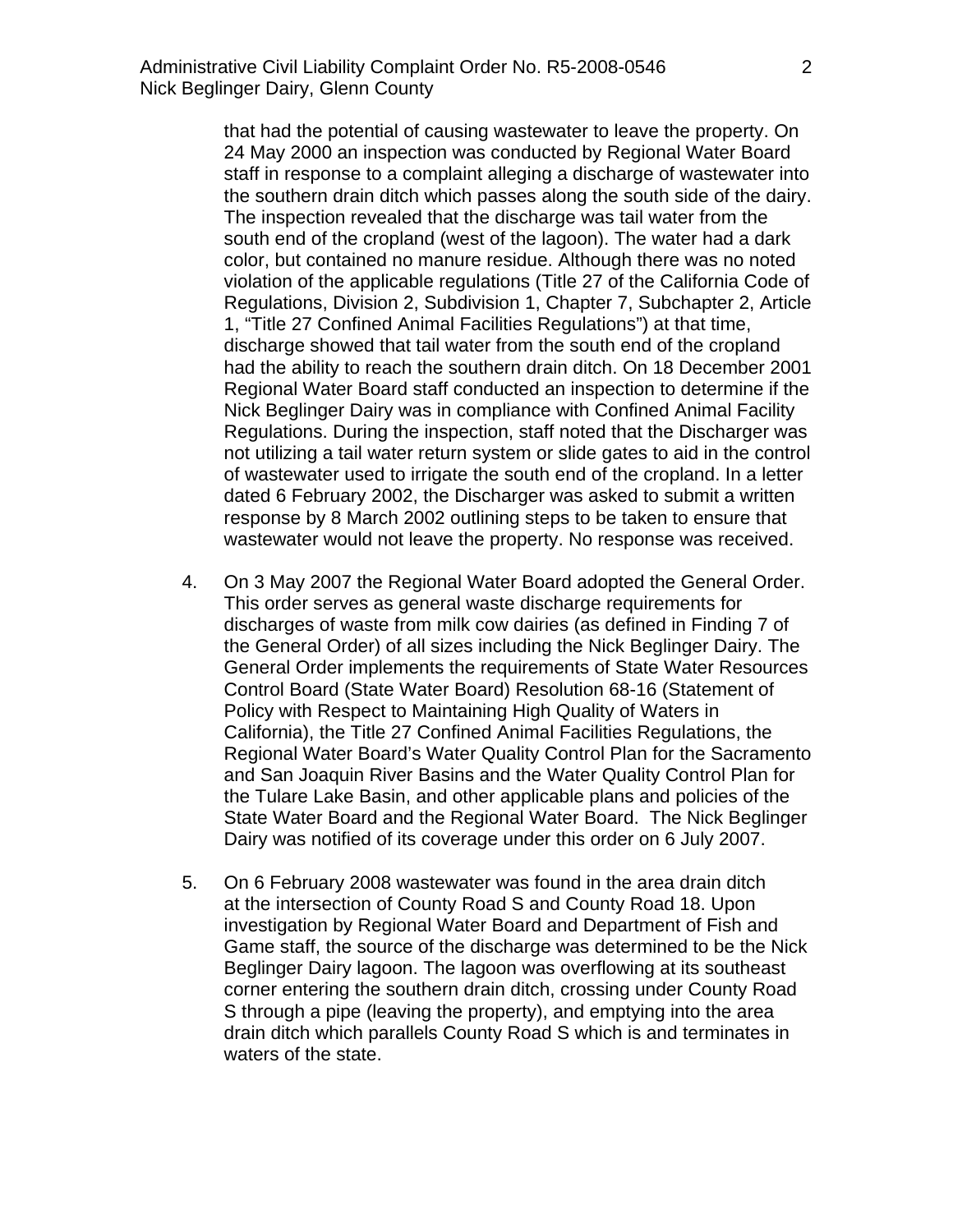Administrative Civil Liability Complaint Order No. R5-2008-0546 Nick Beglinger Dairy, Glenn County

- 6. The following day (7 February 2008) while conducting a follow up inspection on the 6 February 2008 discharge from the lagoon, staff noticed wastewater still flowing off-property from the same pipe along County Road S. Upon further investigation the source of the discharge was determined to be wastewater flowing south out of the cropland (just west of the lagoon) into the southern drain ditch. Both off-property discharges were facilitated by lack of controls on the southern drain ditch at the point where the ditch leaves the dairy property.
- 7. On 7 February 2008 while Regional Water Board staff were investigating the discharge from the cropland, they noticed a concrete canal (Orland Unit Water Users Canal) above the lagoon had wastewater in it also. The concrete canal crosses County Road S and continues off property.
- 8. On 6 February 2008 three (3) water samples were collected. The samples were tested by Department of Fish and Game, Fish and Wildlife Water Pollution Control Laboratory. In summary, all samples were determined to be considered deleterious to aquatic organisms living in waters of the state.

| Sample # | Sample<br>date | Sample location                                      | pH   | EC<br>mmhoh | Temp C | Ammonia<br>as N<br>mg/L |
|----------|----------------|------------------------------------------------------|------|-------------|--------|-------------------------|
|          | 2/6/2008       | SE corner lagoon                                     | 7.25 | 7680        | 9.9    | 347                     |
| 2        | 2/6/2008       | Southern drain<br>ditch                              | 7.59 | 7573        | 8.2    | 336                     |
| 3        | 2/6/2008       | Off-property area<br>drain (East of<br>County Rd. S) | 7.92 | 7440        | 11.5   | 332                     |

9. On 7 February 2008 five (5) water samples were collected. The samples were tested by Department of Fish and Game, Fish and Wildlife Water Pollution Control Laboratory. In summary, all samples were determined to be considered deleterious to aquatic organisms living in the waters of the state.

| Sample<br># | Sample<br>date | Sample location                                        | рH   | ЕC<br>mmhoh | Temp<br>С | Ammonia<br>as N<br>mg/L |
|-------------|----------------|--------------------------------------------------------|------|-------------|-----------|-------------------------|
|             | 2/7/2008       | Off-property area drain (E of County Rd. S)            | 8.25 | 6475        | 14.1      | 223                     |
| 2           | 2/7/2008       | Southern drain ditch                                   | 8.08 | 6405        | 14.8      | 226                     |
| 3           | 2/7/2008       | concrete canal opposite side county road S             | 8.3  | 1456        | 10.5      | 11.3                    |
| 4           | 2/7/2008       | concrete canal underneath leaking pipe                 | 8.03 | 1906        | 17.8      | 58.5                    |
| 5           | 2/7/2008       | concrete canal, 65 feet up gradient of leaking<br>pipe | 9.66 | 807         | 17.5      | .360                    |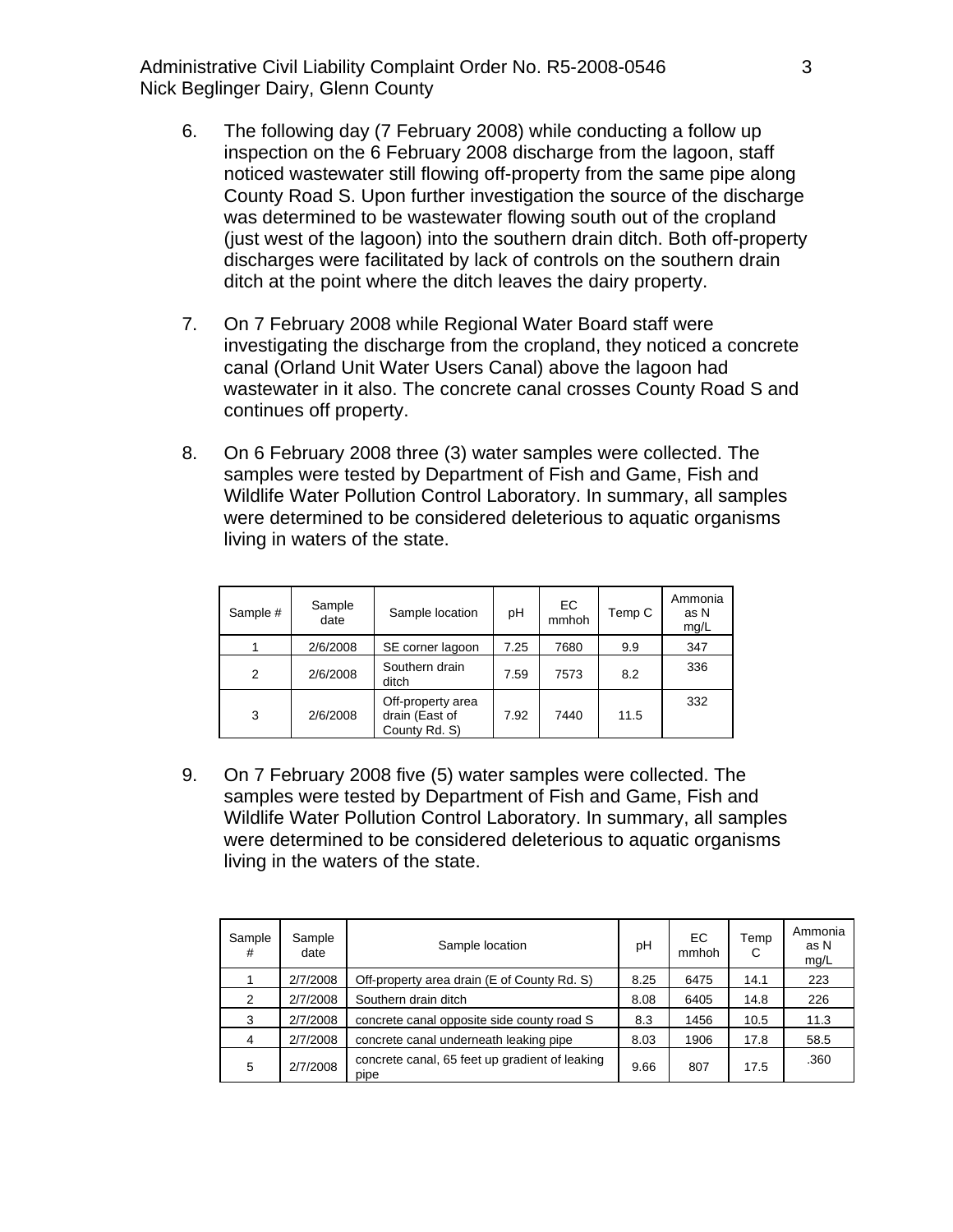Administrative Civil Liability Complaint Order No. R5-2008-0546 Nick Beglinger Dairy, Glenn County

- 10. The Regional Water Board issued the Discharger a written Notice of Violation letter on 27 February 2008, giving notice of the violations that have led to the issuance of this complaint.
- 11. CWC section 13323 states, in part:

"Any executive officer of a regional board may issue a complaint to any person on whom administrative civil liability may be imposed pursuant to this article. The complaint shall allege the act or failure to act that constitutes a violation of law, the provision authorizing civil liability to be imposed pursuant to this article, and the proposed civil liability."

CWC section 7 permits the Assistant Executive Officer to exercise the power to issue such a complaint.

12. CWC section 13350 states, in part:

"Any person who…in violation of any waste discharge requirements, waiver condition, certification, or other order or prohibition issued, reissued, or amended by a regional board or the state board, discharges waste, or causes or permits waste to be deposited where it is discharged into waters of the state…shall be liable civilly . . .."

The relevant penalty provisions of the statute at §13350(e) provide that:

"[A] regional board may impose civil liability administratively . . . either on a daily basis or on a per gallon basis, but not both. (1) The civil liability on a daily basis may not exceed five thousand dollars (\$5,000) for each day the violation occurs. . . . (2) The civil liability on a per gallon basis may not exceed ten dollars (\$10) for each gallon of waste discharged."

13. General Order Prohibition A.4 states:

"The collection, treatment, storage, discharge, or disposal of wastes at an existing milk cow dairy that results in (1) discharge of waste constituents in a manner which could cause degradation of surface water or groundwater except as allowed by this order, (2) contamination or pollution of surface or groundwater, or (3) a condition of nuisance (as defined by the California Water Code section 13050) is prohibited."

Additionally, Prohibition A.10 states:

"The discharge of wastewater to surface waters from cropland is prohibited."

These provisions are designed to prevent waste discharges that could affect the quality of the waters of the state and create nuisances.

14. The discharge of wastewater from the wastewater retention pond into the area drain ditch on 6 February 2008 constituted a violation of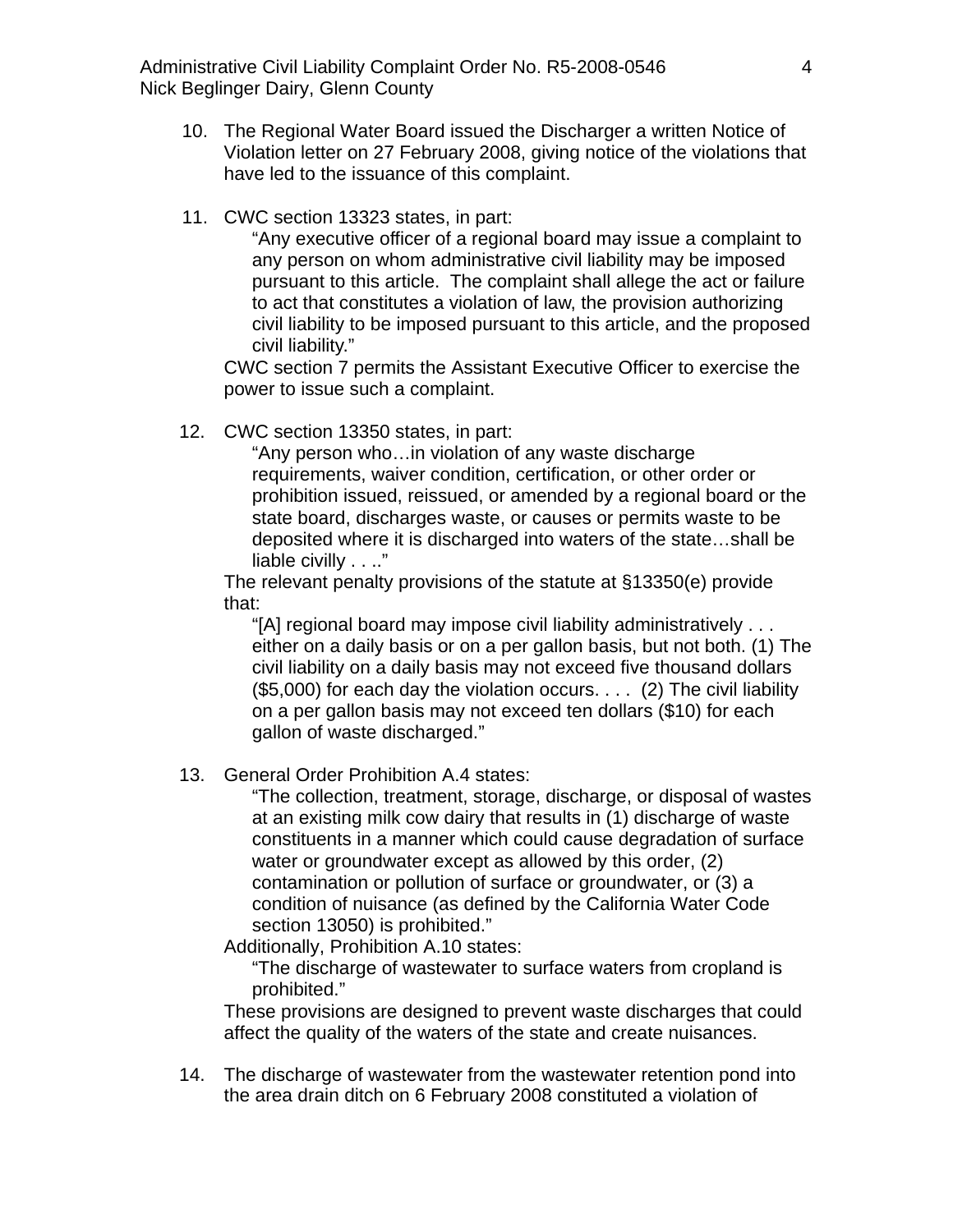Prohibition A.4 of the General Order and therefore is grounds for civil liability under CWC section 13350.

- 15. The discharge of wastewater from the cropland into the area drain ditch on 7 February 2008 constituted a violation of Prohibitions A.4 and A.10 of the General Order and therefore is grounds for civil liability under CWC section 13350.
- 16. Monitoring and Reporting Program No. R5-2007-0035 ("MRP") was issued pursuant to CWC Section 13267 and is incorporated into the General Order at Provision E3. CWC section 13268 provides that: "Any person failing or refusing to furnish technical or monitoring program reports as required by . . . Section 13267 . . . may be liable civilly . . . Civil liability may be administratively imposed by a regional board . . . in an amount which shall not exceed one thousand dollars (\$1,000) for each day in which the violation occurs."
- 17. Section C of the MRP, under "Priority Reporting of Significant Events," requires the discharger to report "any noncompliance that endangers human health or the environment or any noncompliance with Prohibitions A.1, A.2, A.3, A.4, A.5, A.8, A.9, A.10, A.11, and A.12 in the [General] Order." In relevant part, the discharger must submit a written report to the Regional Water Board within two weeks of becoming aware of the incident. The report must contain a description of the noncompliance, its causes, duration, and the actual or anticipated time for achieving compliance. The report must include complete details of the steps that the Discharger has taken or intends to take, in order to prevent recurrence. The Discharger became aware of the incident at the latest on 6 and 7 February 2008 when Regional Water Board staff inspected the discharge. The Discharger was required to submit a written report within two weeks on 21 February 2008. The report was not received by the Regional Water Board until 12 March 2008, 20 days late.
- 18. **Maximum Civil Liability for Discharge from Lagoon to Area Drain Ditch on 6 February 2008:** Per CWC section 13350 maximum civil liability for this discharge is five thousand dollars (\$5,000  $\times$  1 day = \$5,000).
- 19. **Minimum Civil Liability for Discharge from Lagoon to Area Drain Ditch on 6 February 2008:** There is no minimum civil liability amount in accordance with CWC section 13350.
- 20. **Maximum Civil Liability for Discharge from Cropland to Area Drain Ditch on 7 February 2008:** Per CWC section 13350 maximum civil liability for this discharge is five thousand dollars  $(\$5,000 \times 1$  day = \$5,000).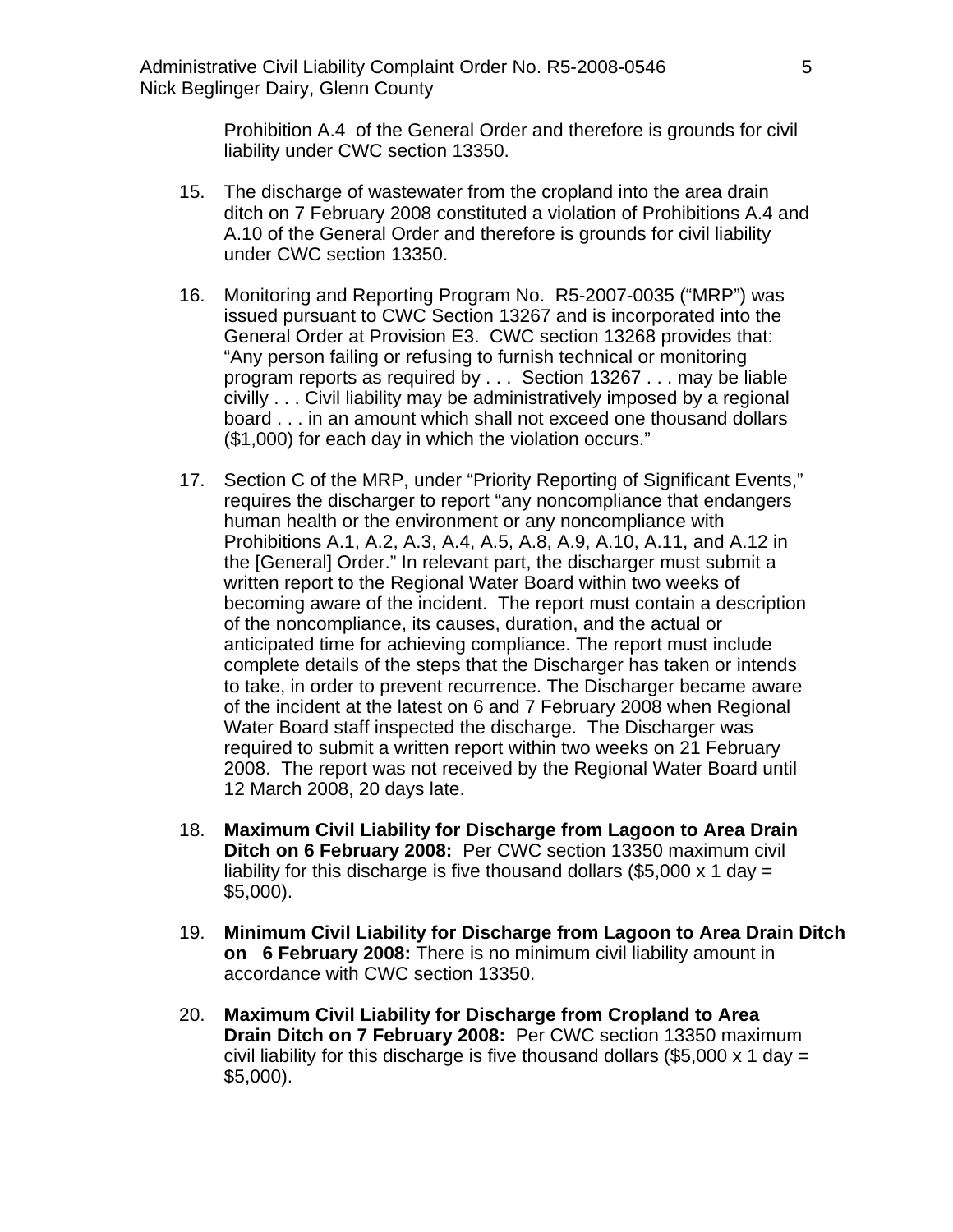- 21. **Minimum Civil Liability for Discharge from Cropland to Area Drain Ditch on 7 February 2008**: There is no minimum civil liability amount in accordance with CWC section 13350
- 22. **Maximum Civil Liability for Failure to Submit Report:** Per CWC section 13268, the maximum civil liability for the failure to submit the written report is twenty thousand dollars  $(\$1,000 \times 20 \text{ days} = \$20,000)$ .
- 23. **Minimum Civil Liability**. There is no minimum civil liability amount in accordance with CWC section 13268.
- 24. **Total Maximum Civil Liability:** The total maximum civil liability is thirty thousand dollars (\$5,000 + \$5,000 + \$20,000 = \$30,000).
- 25. CWC section 13327 states:

"In determining the amount of civil liability, the regional board, and the state board upon review of any order pursuant to Section 13320, shall take into consideration the nature, circumstance, extent, and gravity of the violation or violations, whether the discharge is susceptible to cleanup or abatement, the degree of toxicity of the discharge, and, with respect to the violator, the ability to pay, the effect on ability to continue in business, any voluntary cleanup efforts undertaken, any prior history of violations, the degree of culpability, economic benefit or savings, if any, resulting from the violation, and other matters as justice may require."

26. After fully considering all the factors specified in CWC 13327, the Regional Water Board proposes to impose Administrative Civil Liability in the amount of **ten thousand dollars (\$10,000)**.

Issuance of this Administrative Civil Liability Complaint is exempt from the provisions of the California Environmental Quality Act (Pub. Resources Code § 21000 et seq.), in accordance with California Code of Regulations, title 14, section 15321 (a) (2).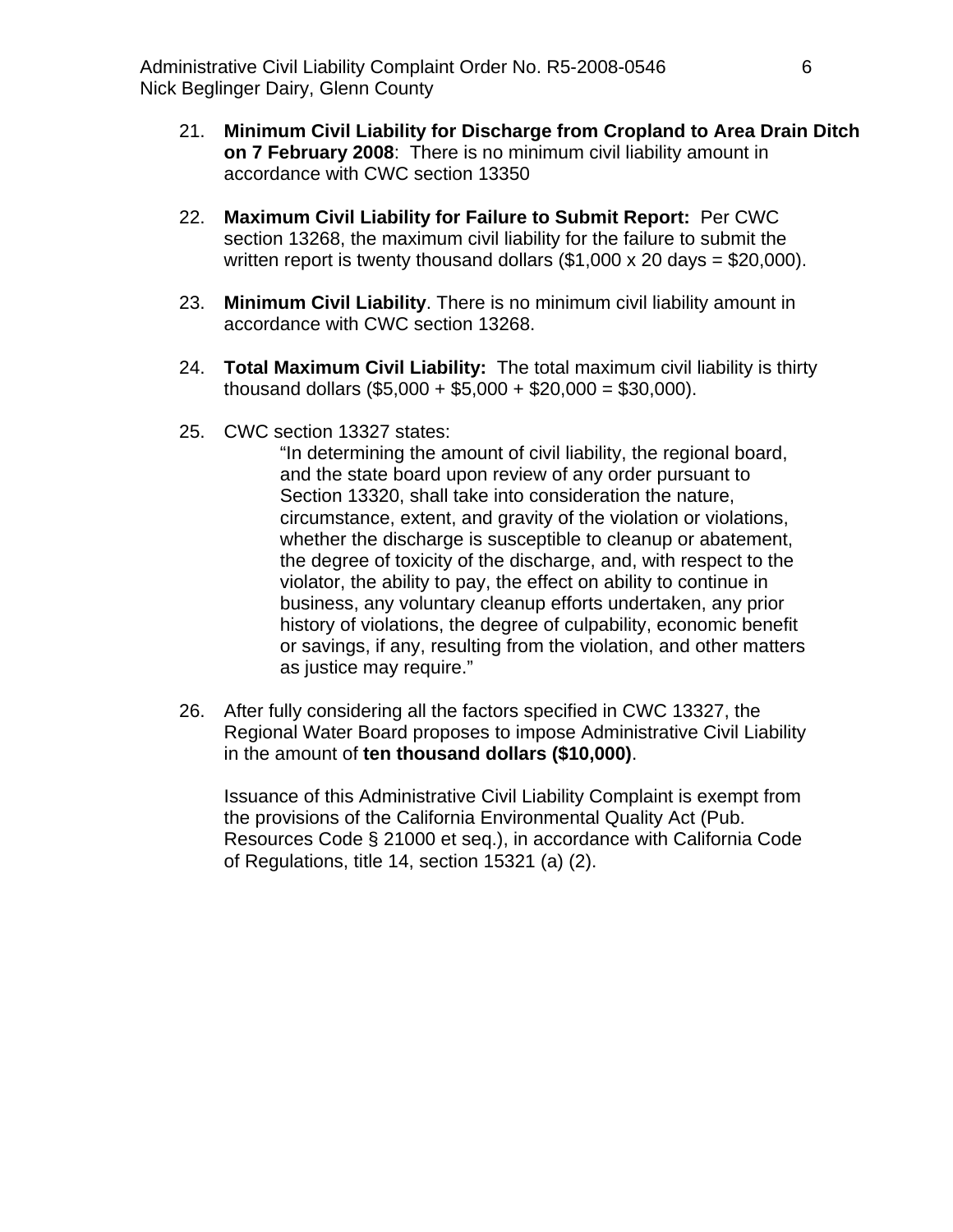## **NICK BEGLINGER AND NICK BEGLINGER DAIRY IS HEREBY GIVEN NOTICE THAT:**

- 1. The assistant Executive Officer of the Regional Water Board proposes that the Discharger be assessed an Administrative Civil Liability in the amount of **ten thousand dollars (\$10,000).**
- 2. A hearing on this matter will be held at the Regional Water Board meeting scheduled on **11/12 September 2008**, unless the Discharger agrees to complete the following by 11 August 2008.
	- a) Waive the hearing by completing the attached form and returning it to the Regional Water Board; and
	- b) Pay the proposed civil liability of **ten thousand dollars (\$10,000**) in full.
- 3. If a hearing on this matter is held, the Regional Water Board will consider whether to affirm, reject, or modify the proposed Administrative Civil Liability, or whether to refer the matter to the Attorney General for recovery of judicial civil liability.

 Jack Del Conte Assistant Executive Officer

> 11 July 2008 Date